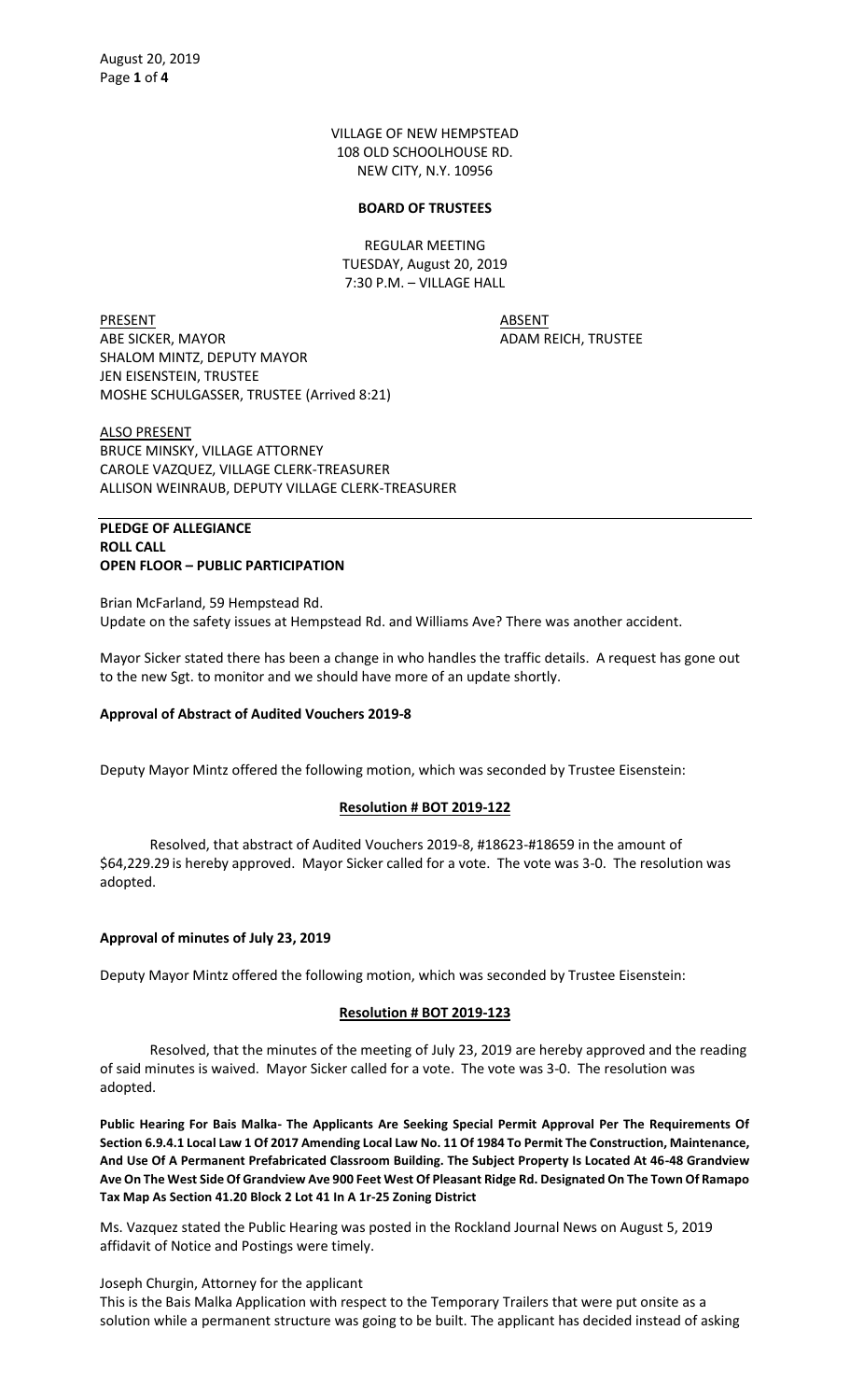August 20, 2019 Page **2** of **4**

for a final extension for the temporary building they want to have this building deemed permanent. This is not a simple trailer. It was built with a foundation and can be considered permanent.

The village attorney and engineer confirm that it does fall under structures under village code.

Mayor sicker asked if the applicant plans to move forward with the Permanent structure and are there any concerns if the structure stays where it is?

Churgin responded not at this time.

### Glenn McCreedy, Village Engineer

There are a number of things denoted on the site plan that will have to be resolved. The old permanent structure needs to be removed from the plans. The applicant will need an accurate as built plan prepared. A lot of the things shown on the plans are shown as proposed that have either not been done and don't anticipate to be done or have been done and is shown as proposed. There's an existing sewer line that is shown under the structure that I believe was moved etc.… I do not recommend any action for tonight and we should refer this to the Planning Board.

Trustee Eisenstein offered the following motion, which was seconded by Deputy Mayor Mintz:

### **Resolution # BOT 2019-124**

Resolved, that the Public Hearing for Bais Malka 48 Grandview Ave is hereby open. Mayor Sicker called for a vote. The vote was 3-0. The resolution was adopted.

Trustee Eisenstein offered the following motion, which was seconded by Deputy Mayor Mintz:

### **Resolution # BOT 2019-125**

Resolved, that the Public Hearing for Bais Malka, 48 Grandview Ave, is hereby adjourned to the Board of Trustees Meeting of September 24, 2019, at 7:30pm. Mayor Sicker called for a vote. The vote was 3-0. The resolution was adopted.

**Continuation of the Public Hearing for the Special Permit Application for a Passover Kitchen for Benyamin Amona. Property Located At 63a & 63b Hempstead Road, New Hempstead NY 10977 Designated On The Town Of Ramapo Tax Map As Section 50.10-1-8 In A 2r-15 Zone For July 23, 2019 7:30pm.** 

Mayor sicker explained at the previous meeting there was some concerns about that placement of the kitchen and how it flows. The applicant has since amended his plan.

#### Binyamin Amona, 63A & 63B Hempstead Rd

I am here representing the buyers. They have requested in a letter that the application be changed over to their names. These houses are only going to be used as single family. The doors were removed from the plans because it was suggested to make it flow better.

Deputy Mayor Mintz suggested louver doors.

Mayor Sicker asked the village attorney if we proceed with this tonight, will the new homeowner have to come in to have the special permit filed under their name.

The board goes into executive session for about 10 minutes.

Mayor Sicker opens the floor the public.

Brian McFarland, 59 Hempstead Rd.

Has no problem with the kitchen in the basement but would like reassurance that it will not be turned into an apartment.

Mayor Sicker responded that one of the stipulations in the Special Use Permit is if it gets violated it gets revoked. Which means we can force an applicant to remove the kitchen if violated. One of the ways we can be sure this won't turn into an apartment is the neighbors. If you see something call village hall and we will send someone out to inspect.

Barbra Astrowsky, 12 Gladwyne Ct. Once the CO is granted there aren't going to be scheduled inspections to be sure it's not violated?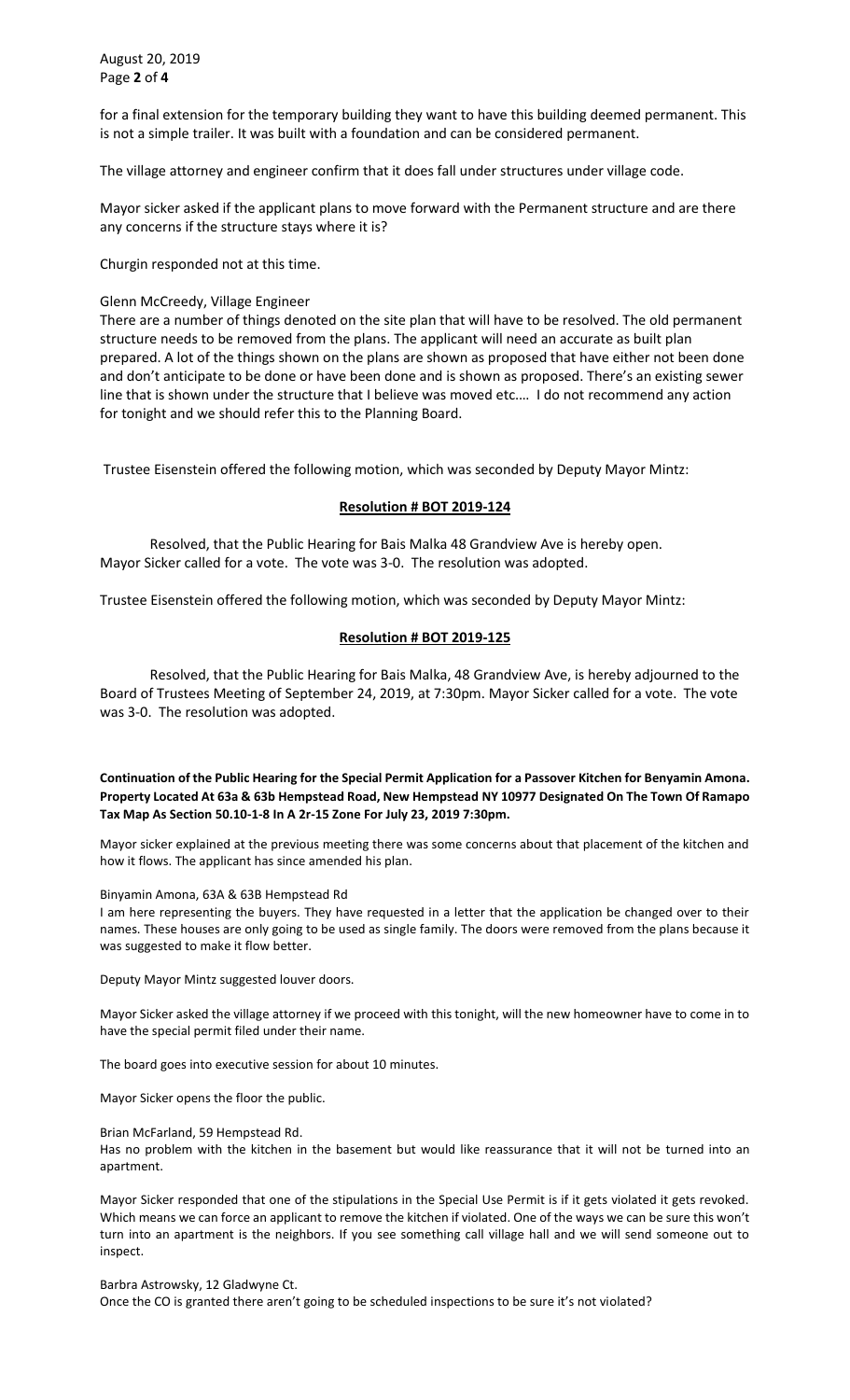August 20, 2019 Page **3** of **4**

Mayor Sicker stated that once a permit has been complete a final inspection is done on the property before issuing a CO.

Mrs. Edwards, 65 Hempstead Rd. Has anyone ben out to inspect the wall?

Glenn McCreedy, Village Engineer

The applicant is required to get sign off from both neighbors on the appearance of the wall before a CO will be issued. It can be done with landscaping or cosmetic appearance on the wall to get rid of the industrial tone.

Mayor Sicker stated this Public Hearing is for the Passover Kitchen but we will deal with this.

Deputy Mayor Mintz offered the following motion, which was seconded by Trustee Eisenstein:

### **Resolution # BOT 2019-126**

Resolved, that the Public Hearing for Benyamin Amona, 63A & 63B Hempstead Rd. is hereby closed. Mayor Sicker called for a vote. The vote was 3-0. The resolution was adopted.

Mayor Sicker stated that the Special Use Permit is applicant based. Since this was filed for Mr. Amona that is who it will be granted to. Once the property has sold the new owners will have to refile.

Trustee Eisenstein offered the following motion, which was seconded by Deputy Mayor Mintz:

## **Resolution # BOT 2019-127**

Resolved, that the Special Use Permit for a Passover kitchen is hereby granted with the addition of louver doors to Benyamin Amona, 63A & 63B Hempstead Rd. New Hempstead NY 10977 Designated on the Town of Ramapo Tax Map as Section 50.10-1-8 in a 2r-15 Zone. Mayor Sicker called for a vote. The vote was 3-0. The resolution was adopted.

### **RESOLUTION REGARDING BENEFITS FOR RETIRED EMPLOYEES.**

Deputy Mayor Mintz offered the following motion, which was seconded by Trustee Eisenstein:

#### **RESOLUTION # 2019-128**

#### **VILLAGE OF NEW HEMPSTEAD**

## **TITLE: A RESOLUTION REGARDING BENEFITS FOR RETIRING**

## **VILLAGE OFFICIALS**

WHEREAS, by prior Resolution 2004-71, the Village Board previously authorized certain benefits for Village Officials and employees that qualified for retirement benefits; and

WHEREAS, the said Resolution did not address certain issues regarding retirement benefits;

NOW THEREFORE, it is hereby

RESOLVED, that Resolution 2004-71 is hereby amended to provide that the Village of New Hempstead will, in addition to the retirement benefits previously issued, reimburse qualified, retiring Village Officials and/or employees for the Medicare portion of any social security benefits withheld from said Village Official/employee's retirement benefits; and it is further

RESOLVED, that all other benefits previously offered and provided by the Village of New Hempstead for qualified, retiring persons shall remain in full force and effect; and it is further